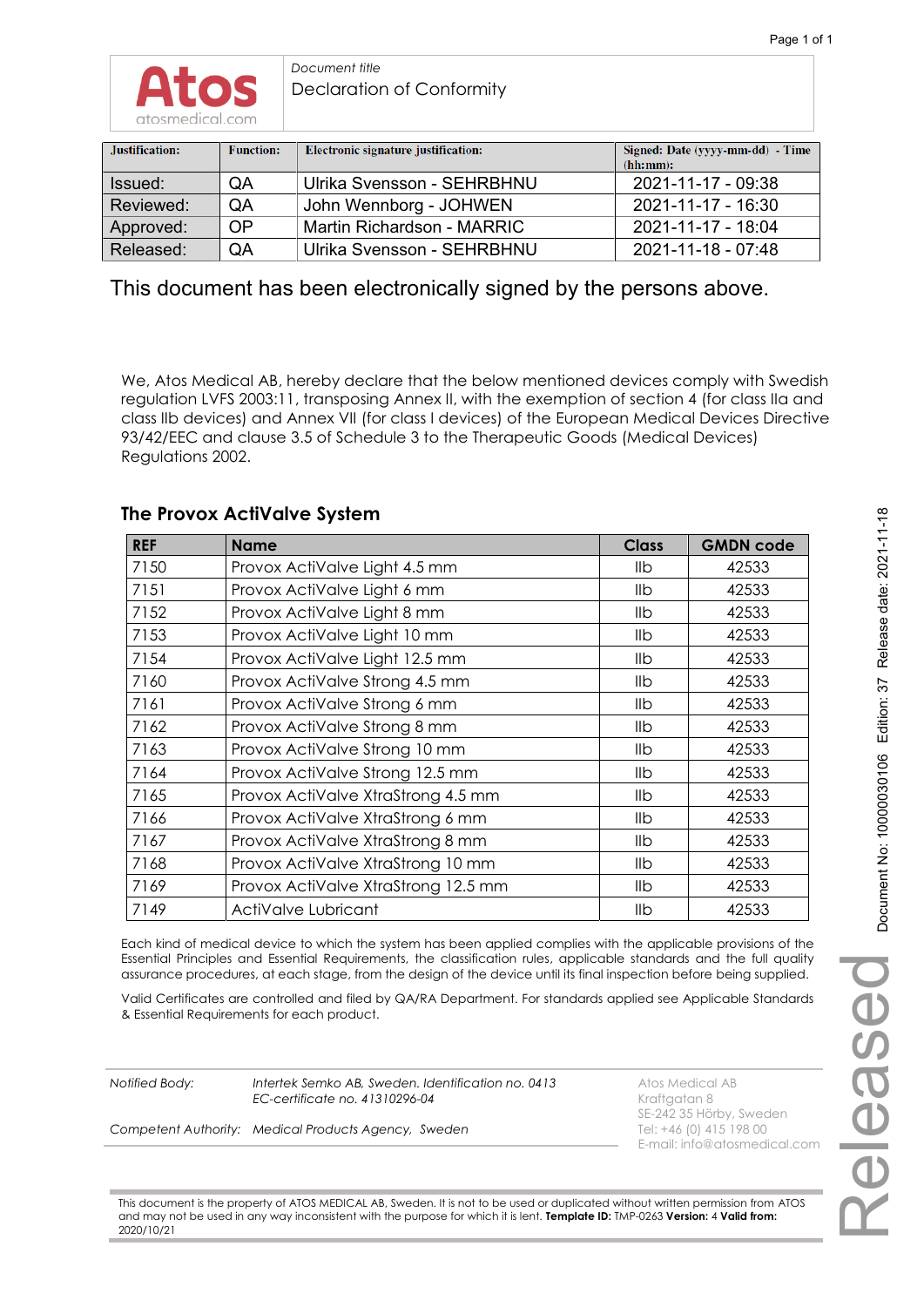| Justification: | <b>Function:</b> | Electronic signature justification: | Signed: Date (yyyy-mm-dd) - Time<br>(hh:mm): |
|----------------|------------------|-------------------------------------|----------------------------------------------|
| Issued:        | QA               | Ulrika Svensson - SEHRBHNU          | 2021-12-17 - 10:02                           |
| Reviewed:      | QA               | John Wennborg - JOHWEN              | $2021 - 12 - 17 - 14.07$                     |
| Approved:      | <b>OP</b>        | Martin Richardson - MARRIC          | 2021-12-17 - 14:59                           |
| Released:      | QA               | Ulrika Svensson - SEHRBHNU          | 2021-12-20 - 07:38                           |

This document has been electronically signed by the persons above.

# **Atos**

# **DECLARATION OF CONFORMITY CONFORMITY**

# **Provox® Electrolarynx**

# **Basic UDI: 7331791-ELX-0-A00-0001-VJ**

We, Atos Medical AB, hereby declare under our sole responsibility that the devices listed below comply with European Medical Devices Regulation (EU) 2017/745 and clause 6.6 of Schedule 3 to the Australian Therapeutic Goods (Medical Devices) Regulations 2002.

## **Intended use/purpose:**

An electrolarynx is a battery-powered artificial larynx that is externally applied and intended for use in the absence of the larynx to produce sound. When held against the skin in the area of the voicebox, or by insertion of a tube in the oral cavity (with an oral adapter), the device generates mechanical vibrations which resonate in the oral and nasal cavities and can be modulated by the tongue and lips in a normal manner, thereby allowing the production of speech.

Hörby, Sweden date as stated above

………………………………………………………………… Martin Richardson, Senior Vice President Operations & Quality on behalf of the CEO of Atos Medical AB.

**Manufacturer: SE-MF-000000725**  Atos Medical AB, Kraftgatan 8, SE-242 35 Hörby, Sweden Tel: +46 (0)415 198 00 Email: info@atosmedical.com, Web: www.atosmedical.com

**Competent Authority:**  Medical Products Agency, Sweden elease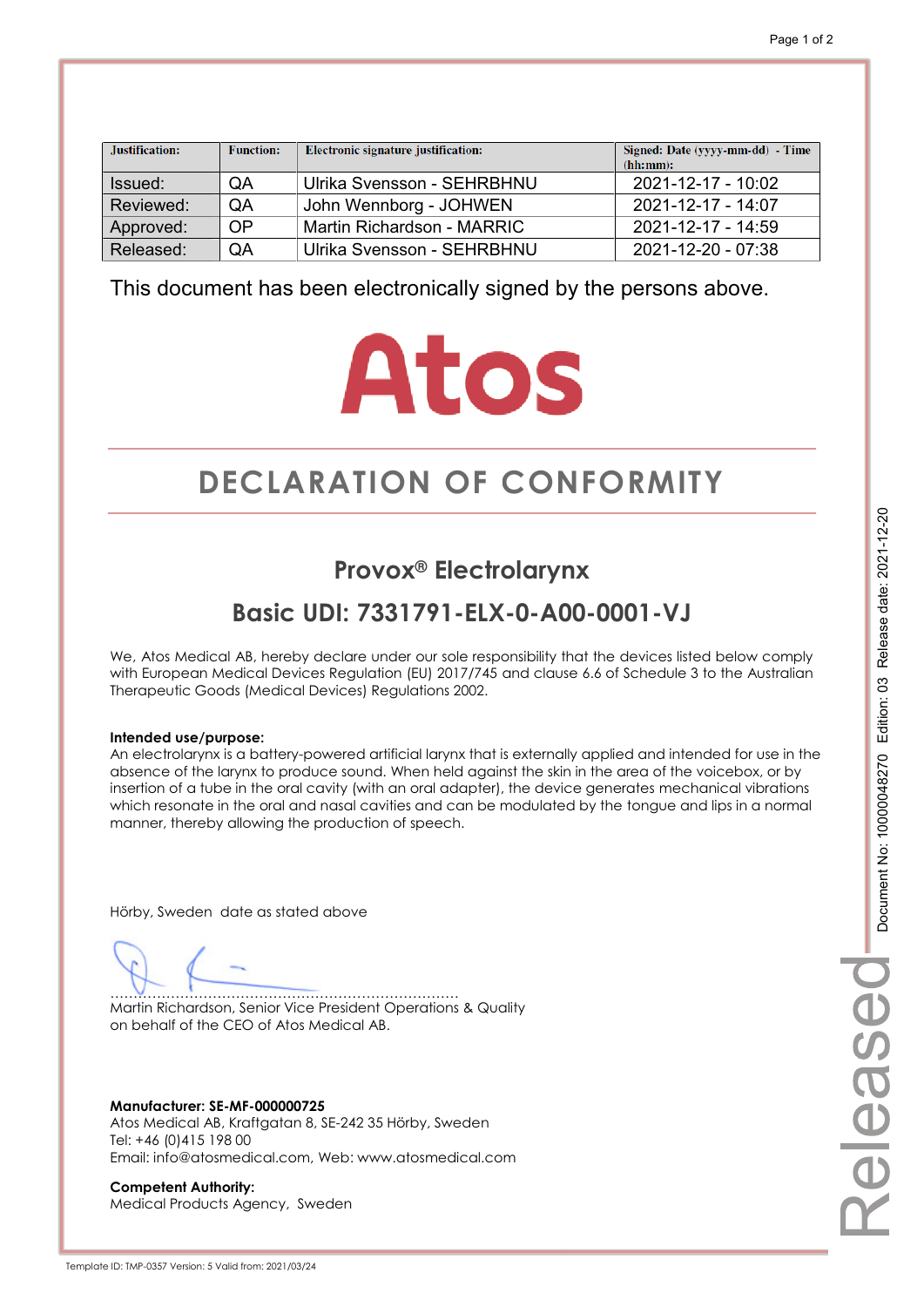# **DECLARATION OF CONFORMITY CONFORMITY 7331791-ELX-0-A00-0001-VJ 7331791-ELX-0-A00-0001-VJ**

| <b>REF</b> | <b>Name</b>          | Class | <b>GMDN</b> code |
|------------|----------------------|-------|------------------|
| 7438       | Provox SolaTone Plus |       | 34857            |
| 7439       | Provox TruTone Emote |       | 34857            |
| 7444       | Provox TruTone Plus  |       | 34857            |

#### **In compliance with Therapeutic Goods (Medical Devices) Regulations 2002**

Each kind of medical device to which the system has been applied complies with the applicable provisions of the essential principles, the classification rules, and the full quality assurance procedures, at each stage, from the design of the device until its final inspection before being supplied.

For standards applied and valid conformity assessment certificates please contact the manufacturer.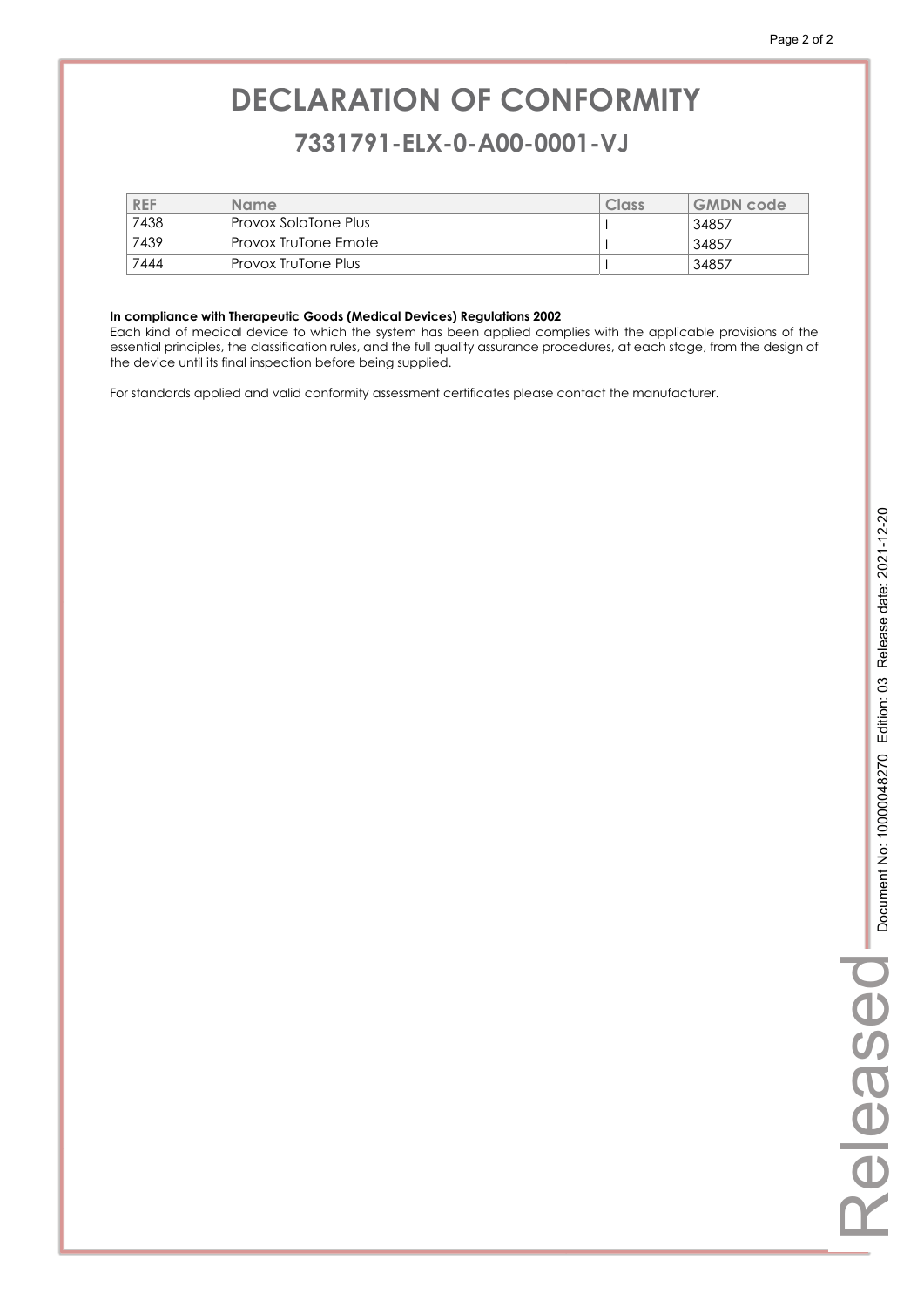

| Justification: | <b>Function:</b> | Electronic signature justification: | Signed: Date (yyyy-mm-dd) - Time<br>(hh:mm): |
|----------------|------------------|-------------------------------------|----------------------------------------------|
| Issued:        | QA               | Ulrika Svensson - SEHRBHNU          | 2020-11-16 - 13:35                           |
| Reviewed:      | <b>OA</b>        | John Wennborg - JOHWEN              | 2020-11-16 - 17:02                           |
| Approved:      | <b>OP</b>        | Martin Richardson - MARRIC          | 2020-11-16 - 21:36                           |
| Released:      | QA               | Ulrika Svensson - SEHRBHNU          | 2020-11-17 - 08:26                           |

This document has been electronically signed by the persons above.

We, Atos Medical AB, hereby declare that the below mentioned devices comply with Swedish regulation LVFS 2003:11, transposing Annex II, with the exemption of section 4 (for class IIa and class IIb devices) and Annex VII (for class I devices) of the European Medical Devices Directive 93/42/EEC and clause 3.5 of Schedule 3 to the Therapeutic Goods (Medical Devices) Regulations 2002.

## **The Provox NID Voice Prosthesis System**

| <b>REF</b> | <b>Name</b>         | <b>Class</b>   | <b>GMDN code</b> |
|------------|---------------------|----------------|------------------|
| 7101       | Provox NID 17, 6mm  | llb            | 44412            |
| 7102       | Provox NID 17, 8mm  | llb.           | 44412            |
| 7103       | Provox NID 17, 10mm | llb.           | 44412            |
| 7104       | Provox NID 17, 12mm | llb.           | 44412            |
| 7105       | Provox NID 17, 14mm | llb            | 44412            |
| 7106       | Provox NID 17, 18mm | llb.           | 44412            |
| 7111       | Provox NID 20, 6mm  | llb.           | 44412            |
| 7112       | Provox NID 20, 8mm  | llb.           | 44412            |
| 7113       | Provox NID 20, 10mm | llb            | 44412            |
| 7114       | Provox NID 20, 12mm | llb            | 44412            |
| 7115       | Provox NID 20, 14mm | llb.           | 44412            |
| 7116       | Provox NID 20, 18mm | I <sub>1</sub> | 44412            |

Each kind of medical device to which the system has been applied complies with the applicable provisions of the Essential Principles and Essential Requirements, the classification rules, applicable standards and the full quality assurance procedures, at each stage, from the design of the device until its final inspection before being supplied.

Valid Certificates are controlled and filed by QA/RA Department. For standards applied see Applicable Standards & Essential Requirements for each product.

**Notified Body:** Intertek Semko AB, Sweden. Identification no. 0413 Atos Medical AB *EC-certificate no. 41310296-04* **Kraftgatan 8** 

*Competent Authority: Medical Products Agency, Sweden* 

SE-242 35 Hörby, Sweden<br>Tel: +46 (0) 415 198 00 E-mail: info@atosmedical.com

This document is the property of ATOS MEDICAL AB, Sweden. It is not to be used or duplicated without written permission from ATOS and may not be used in any way inconsistent with the purpose for which it is lent. **Template ID:** TMP-0263 **Version:** 4 **Valid from:** 2020/10/21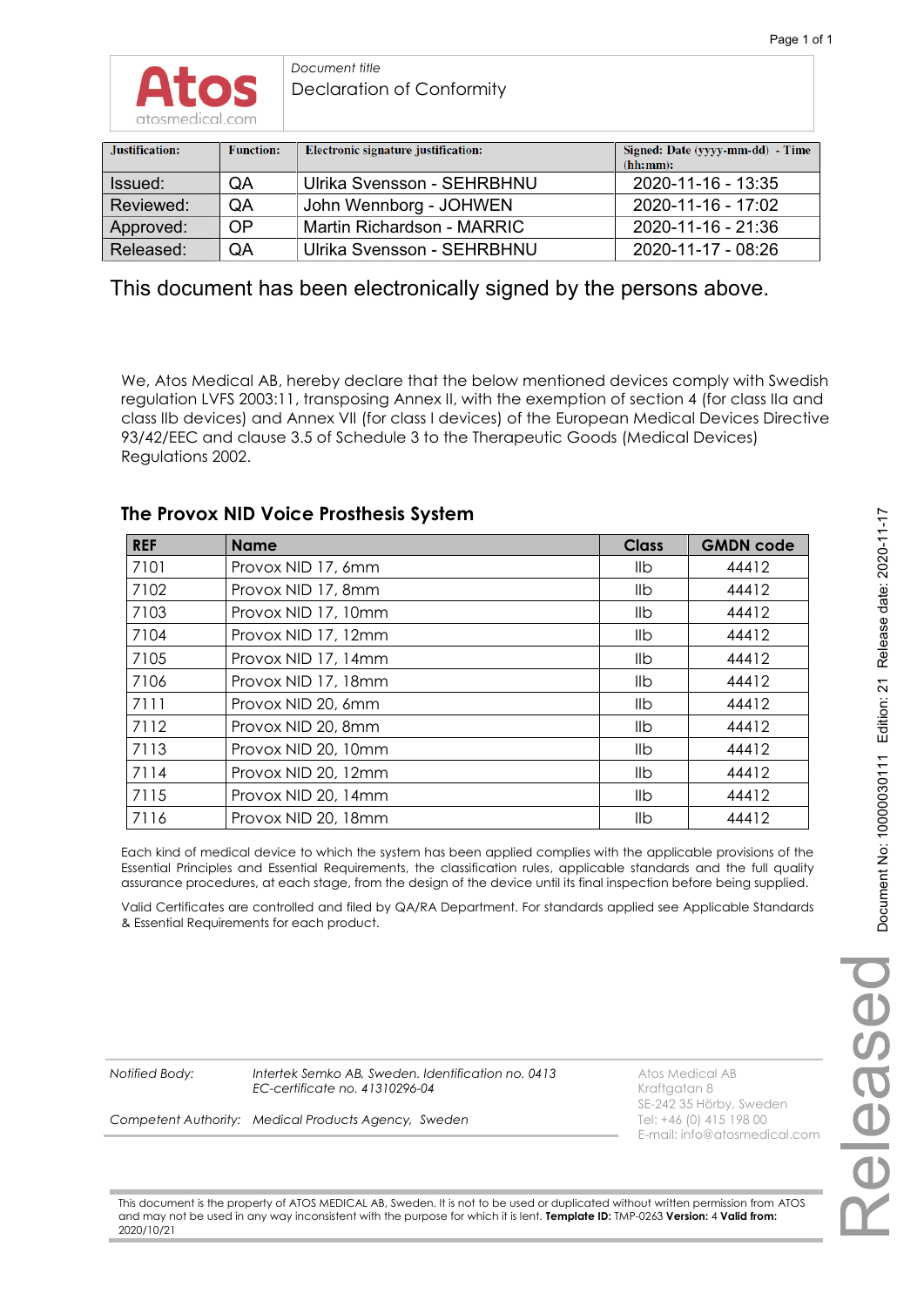

| Justification: | <b>Function:</b> | Electronic signature justification: | Signed: Date (yyyy-mm-dd) - Time<br>(hh:mm): |
|----------------|------------------|-------------------------------------|----------------------------------------------|
| Issued:        | QA               | Ulrika Svensson - SEHRBHNU          | 2021-11-17 - 09:39                           |
| Reviewed:      | <b>OA</b>        | John Wennborg - JOHWEN              | 2021-11-17 - 16:29                           |
| Approved:      | <b>OP</b>        | Martin Richardson - MARRIC          | 2021-11-17 - 18:04                           |
| Released:      | QA               | Ulrika Svensson - SEHRBHNU          | 2021-11-18 - 07:48                           |

This document has been electronically signed by the persons above.

We, Atos Medical AB, hereby declare that the below mentioned devices comply with Swedish regulation LVFS 2003:11, transposing Annex II, with the exemption of section 4 (for class IIa and class IIb devices) and Annex VII (for class I devices) of the European Medical Devices Directive 93/42/EEC and clause 3.5 of Schedule 3 to the Therapeutic Goods (Medical Devices) Regulations 2002.

# **The Provox Vega System**

| <b>REF</b> | <b>Name</b>                         | <b>Class</b> | <b>GMDN code</b> |
|------------|-------------------------------------|--------------|------------------|
| 7770       | Provox Vega XtraSeal 17Fr, 4mm      | Ilb          | 42533            |
| 7771       | Provox Vega XtraSeal 17Fr, 6mm      | IIb          | 42533            |
| 7772       | Provox Vega XtraSeal 17Fr, 8mm      | Ilb          | 42533            |
| 7773       | Provox Vega XtraSeal 17Fr, 10mm     | Ilb          | 42533            |
| 7774       | Provox Vega XtraSeal 17Fr, 12.5mm   | IIb          | 42533            |
| 7775       | Provox Vega XtraSeal 17Fr, 15mm     | IIb          | 42533            |
| 7776       | Provox Vega XtraSeal 20Fr, 4mm      | IIb          | 42533            |
| 7777       | Provox Vega XtraSeal 20Fr, 6mm      | IIb          | 42533            |
| 7778       | Provox Vega XtraSeal 20Fr, 8mm      | IIb          | 42533            |
| 7779       | Provox Vega XtraSeal 20Fr, 10mm     | IIb          | 42533            |
| 7780       | Provox Vega XtraSeal 20Fr, 12.5mm   | IIb          | 42533            |
| 7781       | Provox Vega XtraSeal 20Fr, 15mm     | IIb          | 42533            |
| 7782       | Provox Vega XtraSeal 22.5Fr, 4mm    | IIb          | 42533            |
| 7783       | Provox Vega XtraSeal 22.5Fr, 6mm    | Ilb          | 42533            |
| 7784       | Provox Vega XtraSeal 22.5Fr, 8mm    | IIb          | 42533            |
| 7785       | Provox Vega XtraSeal 22.5Fr, 10mm   | Ilb          | 42533            |
| 7786       | Provox Vega XtraSeal 22.5Fr, 12.5mm | Ilb          | 42533            |
| 7787       | Provox Vega XtraSeal 22.5Fr, 15mm   | Ilb          | 42533            |
| 8110       | Provox Vega 17Fr, 4 mm              | Ilb          | 42533            |
| 8111       | Provox Vega 17Fr, 6 mm              | IIb          | 42533            |
| 8112       | Provox Vega 17Fr, 8 mm              | IIb          | 42533            |
| 8113       | Provox Vega 17Fr, 10 mm             | IIb          | 42533            |
| 8114       | Provox Vega 17Fr, 12.5 mm           | IIb          | 42533            |
| 8115       | Provox Vega 17Fr, 15 mm             | Ilb          | 42533            |
| 8120       | Provox Vega 20Fr, 4 mm              | IIb          | 42533            |
| 8121       | Provox Vega 20Fr, 6 mm              | IIb          | 42533            |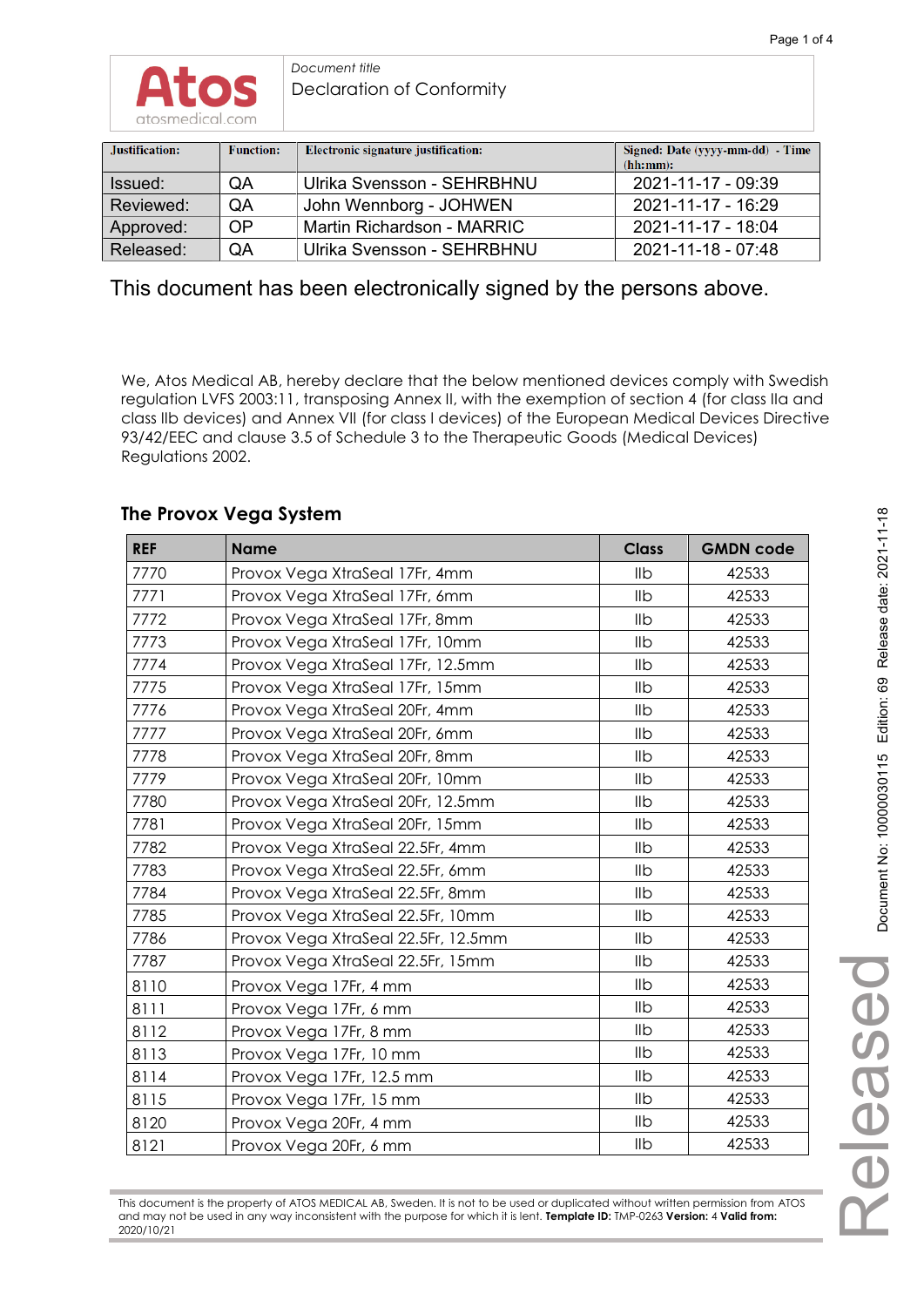

| 8122   | Provox Vega 20Fr, 8 mm                 | llb | 42533 |
|--------|----------------------------------------|-----|-------|
| 8123   | Provox Vega 20Fr, 10 mm                | Ilb | 42533 |
| 8124   | Provox Vega 20Fr, 12.5 mm              | IIb | 42533 |
| 8125   | Provox Vega 20Fr, 15 mm                | Ilb | 42533 |
| 8130   | Provox Vega 22.5Fr, 4 mm               | IIb | 42533 |
| 8131   | Provox Vega 22.5Fr, 6 mm               | Ilb | 42533 |
| 8132   | Provox Vega 22.5Fr, 8 mm               | IIb | 42533 |
| 8133   | Provox Vega 22.5Fr, 10 mm              | Ilb | 42533 |
| 8134   | Provox Vega 22.5Fr, 12.5 mm            | IIb | 42533 |
| 8135   | Provox Vega 22.5Fr, 15 mm              | Ilb | 42533 |
| 8140   | Provox Vega Puncture Set 17Fr 8mm      | Ilb | 42533 |
| 8141   | Provox Vega Puncture Set 17Fr 10mm     | IIb | 42533 |
| 8142   | Provox Vega Puncture Set 17Fr 12,5mm   | IIb | 42533 |
| 8143   | Provox Vega Puncture Set 17Fr 15mm     | IIb | 42533 |
| 8144   | Provox Vega Puncture Set 20Fr 8mm      | Ilb | 42533 |
| 8145   | Provox Vega Puncture Set 20Fr 10mm     | IIb | 42533 |
| 8146   | Provox Vega Puncture Set 20Fr 12,5mm   | IIb | 42533 |
| 8147   | Provox Vega Puncture Set 22,5Fr 8mm    | IIb | 42533 |
| 8148   | Provox Vega Puncture Set 22,5Fr 10mm   | IIb | 42533 |
| 8149   | Provox Vega Puncture Set 22,5Fr 12,5mm | Ilb | 42533 |
| 8140US | Provox Vega Puncture Set 17Fr 8mm      | Ilb | 42533 |
| 8141US | Provox Vega Puncture Set 17Fr 10mm     | IIb | 42533 |
| 8142US | Provox Vega Puncture Set 17Fr 12,5mm   | IIb | 42533 |
| 8143US | Provox Vega Puncture Set 17Fr 15mm     | IIb | 42533 |
| 8144US | Provox Vega Puncture Set 20Fr 8mm      | IIb | 42533 |
| 8145US | Provox Vega Puncture Set 20Fr 10mm     | Ilb | 42533 |
| 8146US | Provox Vega Puncture Set 20Fr 12,5mm   | Ilb | 42533 |
| 8147US | Provox Vega Puncture Set 22,5Fr 8mm    | IIb | 42533 |
| 8148US | Provox Vega Puncture Set 22,5Fr 10mm   | IIb | 42533 |
| 8149US | Provox Vega Puncture Set 22,5Fr 12,5mm | Ilb | 42533 |
| 4270   | Provox Vega 17Fr 4mm                   | Ilb | 42533 |
| 4271   | Provox Vega 17Fr 6mm                   | IIb | 42533 |
| 4272   | Provox Vega 17Fr 8mm                   | IIb | 42533 |
| 4273   | Provox Vega 17Fr 10mm                  | llb | 42533 |
| 4274   | Provox Vega 17Fr 12,5mm                | IIb | 42533 |
| 4275   | Provox Vega 17Fr 15mm                  | llb | 42533 |
| 4276   | Provox Vega 20Fr 4mm                   | IIb | 42533 |
| 4277   | Provox Vega 20Fr 6mm                   | llb | 42533 |
| 4278   | Provox Vega 20Fr 8mm                   | llb | 42533 |
| 4279   | Provox Vega 20Fr 10mm                  | llb | 42533 |
| 4280   | Provox Vega 20Fr 12,5mm                | llb | 42533 |
| 4281   | Provox Vega 20Fr 15mm                  | llb | 42533 |
| 4282   | Provox Vega 22,5Fr 4mm                 | llb | 42533 |
| 4283   | Provox Vega 22,5Fr 6mm                 | llb | 42533 |
|        |                                        |     |       |

Released

This document is the property of ATOS MEDICAL AB, Sweden. It is not to be used or duplicated without written permission from ATOS and may not be used in any way inconsistent with the purpose for which it is lent. **Template ID:** TMP-0263 **Version:** 4 **Valid from:** 2020/10/21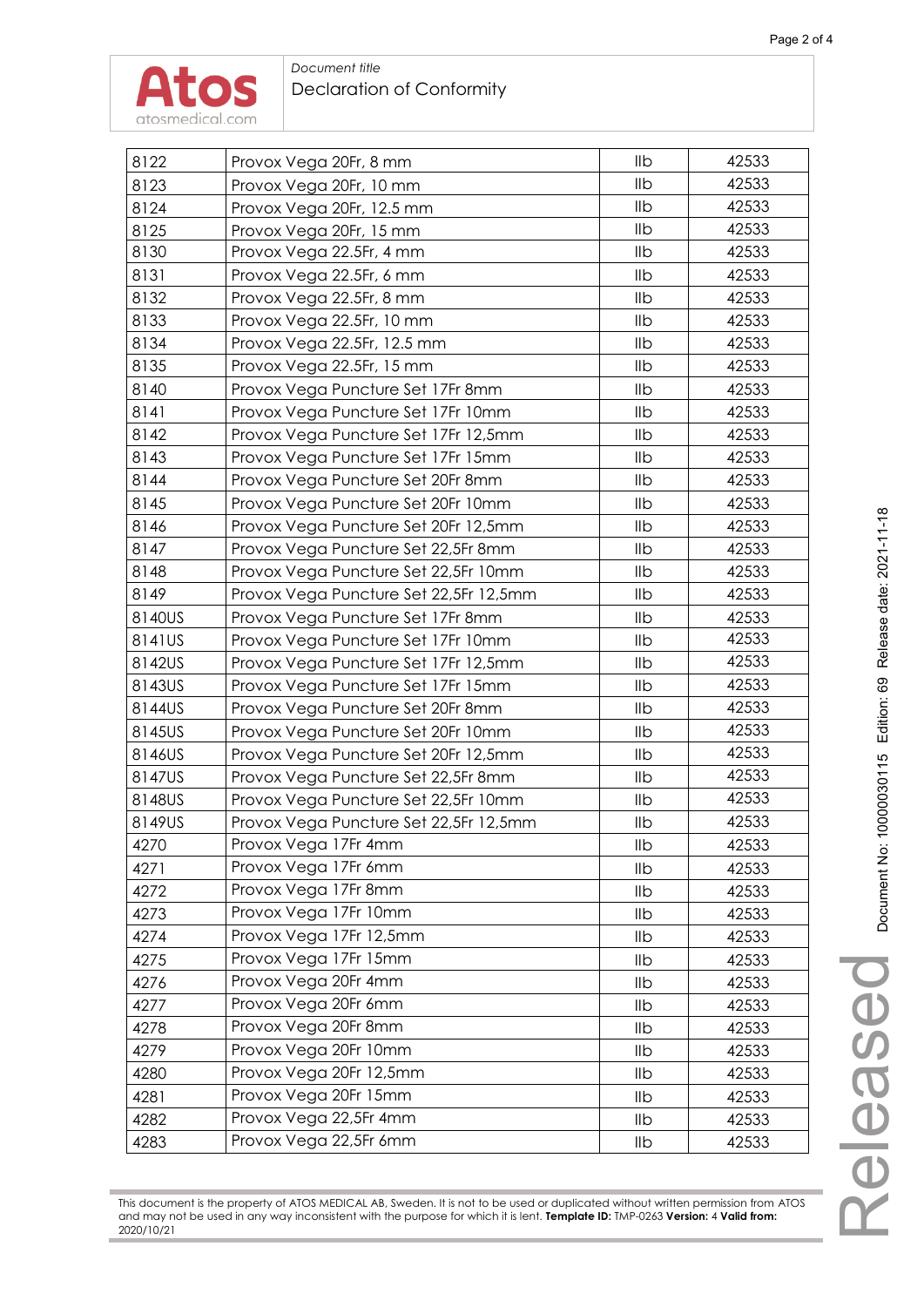

2020/10/21

## *Document title*  Declaration of Conformity

| 4284 | Provox Vega 22,5Fr 8mm             | llb | 42533 |
|------|------------------------------------|-----|-------|
| 4285 | Provox Vega 22,5Fr 10mm            | Ilb | 42533 |
| 4286 | Provox Vega 22,5Fr 12,5mm          | IIb | 42533 |
| 4287 | Provox Vega 22,5Fr 15mm            | llb | 42533 |
| 8270 | Provox Vega 17Fr 4mm               | llb | 42533 |
| 8271 | Provox Vega 17Fr 6mm               | Ilb | 42533 |
| 8272 | Provox Vega 17Fr 8mm               | IIb | 42533 |
| 8273 | Provox Vega 17Fr 10mm              | Ilb | 42533 |
| 8274 | Provox Vega 17Fr 12,5mm            | Ilb | 42533 |
| 8275 | Provox Vega 17Fr 15mm              | Ilb | 42533 |
| 8276 | Provox Vega 20Fr 4mm               | Ilb | 42533 |
| 8277 | Provox Vega 20Fr 6mm               | IIb | 42533 |
| 8278 | Provox Vega 20Fr 8mm               | Ilb | 42533 |
| 8279 | Provox Vega 20Fr 10mm              | Ilb | 42533 |
| 8280 | Provox Vega 20Fr 12,5mm            | Ilb | 42533 |
| 8281 | Provox Vega 20Fr 15mm              | Ilb | 42533 |
| 8282 | Provox Vega 22,5Fr 4mm             | Ilb | 42533 |
| 8283 | Provox Vega 22,5Fr 6mm             | Ilb | 42533 |
| 8284 | Provox Vega 22,5Fr 8mm             | IIb | 42533 |
| 8285 | Provox Vega 22,5Fr 10mm            | Ilb | 42533 |
| 8286 | Provox Vega 22,5Fr 12,5mm          | Ilb | 42533 |
| 8287 | Provox Vega 22,5Fr 15mm            | Ilb | 42533 |
| 4288 | Provox Vega XtraSeal 17Fr 4mm      | Ilb | 42533 |
| 4289 | Provox Vega XtraSeal 17Fr 6mm      | IIb | 42533 |
| 4290 | Provox Vega XtraSeal 17Fr 8mm      | Ilb | 42533 |
| 4291 | Provox Vega XtraSeal 17Fr 10mm     | Ilb | 42533 |
| 4292 | Provox Vega XtraSeal 17Fr 12.5mm   | Ilb | 42533 |
| 4293 | Provox Vega XtraSeal 17Fr 15mm     | IIb | 42533 |
| 4294 | Provox Vega XtraSeal 20Fr 4mm      | Ilb | 42533 |
| 4295 | Provox Vega XtraSeal 20Fr 6mm      | Ilb | 42533 |
| 4296 | Provox Vega XtraSeal 20Fr 8mm      | Ilb | 42533 |
| 4297 | Provox Vega XtraSeal 20Fr 10mm     | IIb | 42533 |
| 4298 | Provox Vega XtraSeal 20Fr 12.5mm   | IIb | 42533 |
| 4299 | Provox Vega XtraSeal 20Fr 15mm     | llb | 42533 |
| 4300 | Provox Vega XtraSeal 22.5Fr 4mm    | IIb | 42533 |
| 4301 | Provox Vega XtraSeal 22.5Fr 6mm    | llb | 42533 |
| 4302 | Provox Vega XtraSeal 22.5Fr 8mm    | IIb | 42533 |
| 4303 | Provox Vega XtraSeal 22.5Fr 10mm   | llb | 42533 |
| 4304 | Provox Vega XtraSeal 22.5Fr 12.5mm | llb | 42533 |
| 4305 | Provox Vega XtraSeal 22.5Fr 15mm   | llb | 42533 |
| 8288 | Provox Vega XtraSeal 17Fr 4mm      | IIb | 42533 |
| 8289 | Provox Vega XtraSeal 17Fr 6mm      | llb | 42533 |
| 8290 | Provox Vega XtraSeal 17Fr 8mm      | llb | 42533 |
| 8291 | Provox Vega XtraSeal 17Fr 10mm     | llb | 42533 |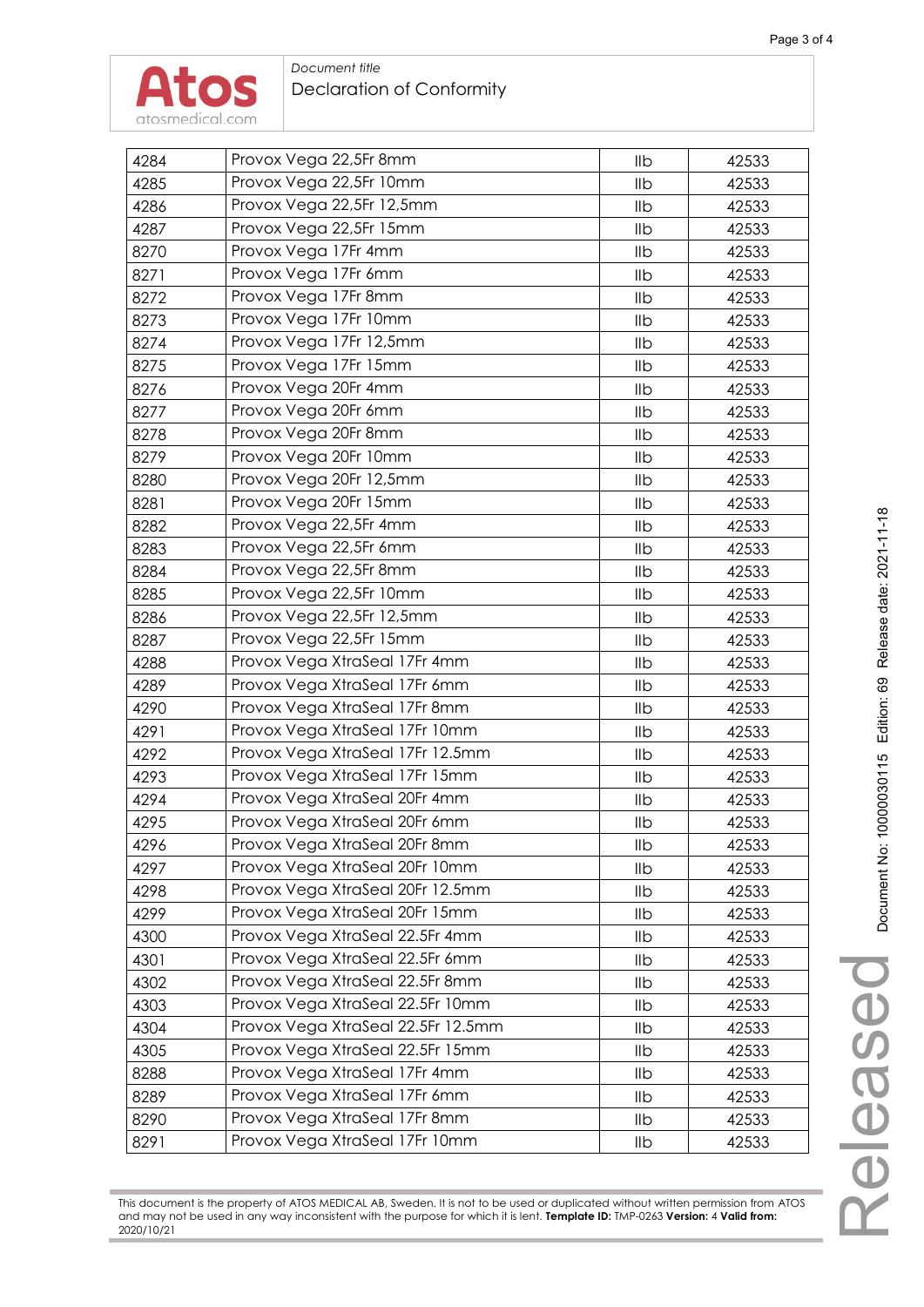

| 8292 | Provox Vega XtraSeal 17Fr 12.5mm   | llb | 42533 |
|------|------------------------------------|-----|-------|
| 8293 | Provox Vega XtraSeal 17Fr 15mm     | llb | 42533 |
| 8294 | Provox Vega XtraSeal 20Fr 4mm      | llb | 42533 |
| 8295 | Provox Vega XtraSeal 20Fr 6mm      | llb | 42533 |
| 8296 | Provox Vega XtraSeal 20Fr 8mm      | llb | 42533 |
| 8297 | Provox Vega XtraSeal 20Fr 10mm     | llb | 42533 |
| 8298 | Provox Vega XtraSeal 20Fr 12.5mm   | llb | 42533 |
| 8299 | Provox Vega XtraSeal 20Fr 15mm     | llb | 42533 |
| 8300 | Provox Vega XtraSeal 22.5Fr 4mm    | llb | 42533 |
| 8301 | Provox Vega XtraSeal 22.5Fr 6mm    | llb | 42533 |
| 8302 | Provox Vega XtraSeal 22.5Fr 8mm    | llb | 42533 |
| 8303 | Provox Vega XtraSeal 22.5Fr 10mm   | llb | 42533 |
| 8304 | Provox Vega XtraSeal 22.5Fr 12.5mm | llb | 42533 |
| 8305 | Provox Vega XtraSeal 22.5Fr 15mm   | llb | 42533 |

Each kind of medical device to which the system has been applied complies with the applicable provisions of the Essential Principles and Essential Requirements, the classification rules, applicable standards and the full quality assurance procedures, at each stage, from the design of the device until its final inspection before being supplied.

Valid Certificates are controlled and filed by QA/RA Department. For standards applied see Applicable Standards & Essential Requirements for each product.

*Notified Body: Intertek Semko AB, Sweden. Identification no. 0413* Atos Medical AB *EC-certificate no. 41310296-04* **Kraftgatan 8** 

**Competent Authority: Medical Products Agency, Sweden** Tel: +46 (0) 415 198 00

SE-242 35 Hörby, Sweden E-mail: info@atosmedical.com

This document is the property of ATOS MEDICAL AB, Sweden. It is not to be used or duplicated without written permission from ATOS and may not be used in any way inconsistent with the purpose for which it is lent. **Template ID:** TMP-0263 **Version:** 4 **Valid from:** 2020/10/21